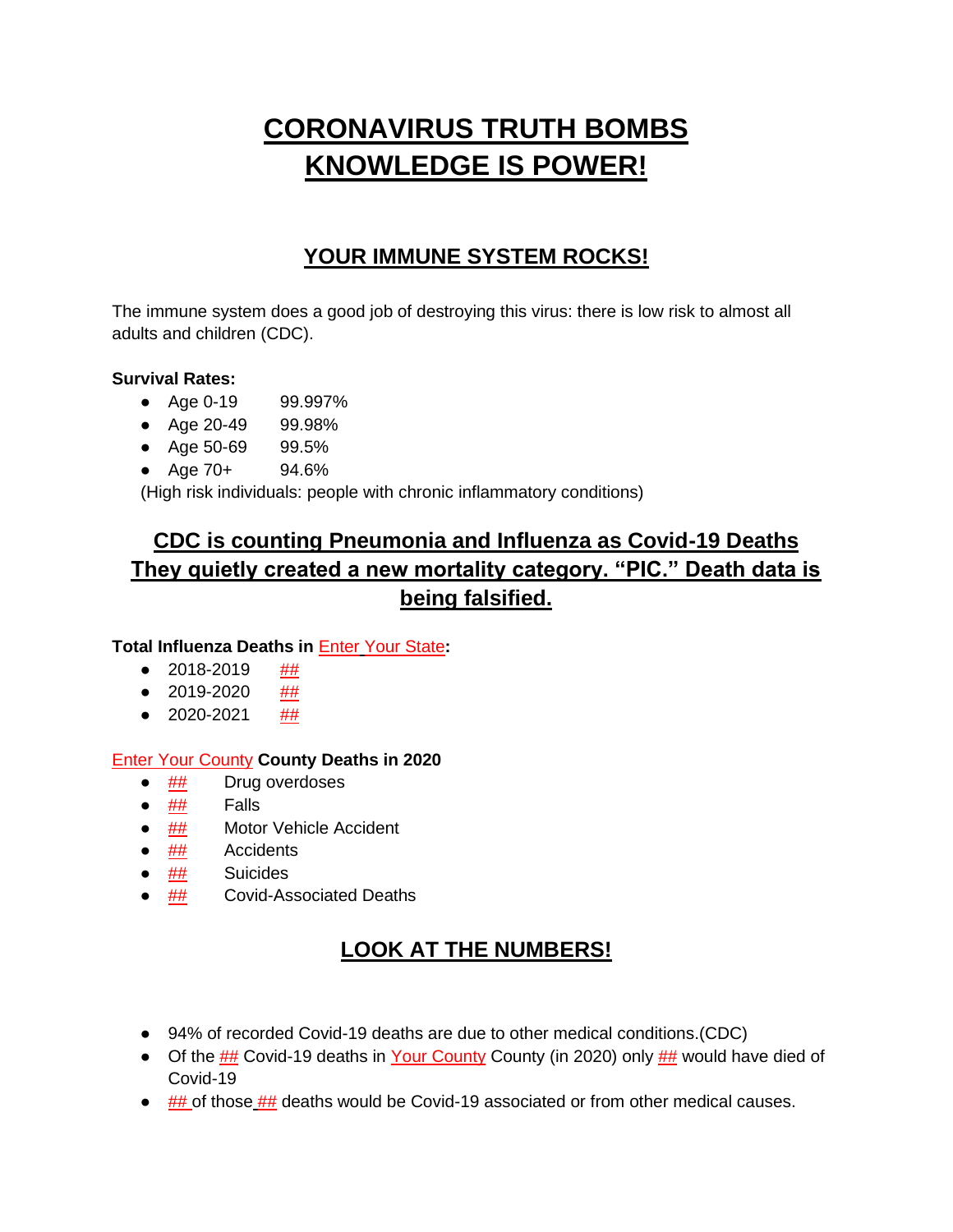- Nasal swab (PCR) and blood tests for the virus give many false positives. (CDC). The machines used in the nasal swab test are being referred to as "Create-a-Pandemic Machines," as they are too sensitive and detect virus fragments, rather than active cases. The blood test produces up to 50% false positives.
- Increasing case numbers is a good thing! It means that the virus is working its way through the population and we're closer to developing herd immunity.
- **CASE NUMBERS DO NOT MEAN DEATHS!**

# **MASKS AND LOCKDOWNS ARE INEFFECTIVE!**

- Face coverings, social Distancing, and lockdowns are based on **FAKE SCIENCE!**
- These practices are ineffective and may actually increase the spread of this virus!
- We must have exposure to every day germs to maintain a healthy population of normal flora.
- Studies that support mask wearing are unscientific!
- Re-using masks has the potential to cause infection.
- Wearing masks causes you to touch your face more frequently, which can spread disease.
- Being masked all day lowers your intake of oxygen and may lead to carbon dioxide toxicity and or hypoxia, hypoxemia and hypercapnia.
- SARS-CoV-2 is 120-125 nanometers in diameter; the average pore size of surgical masks is 19,290 nanometers. **Chances of the surgical mask stopping the virus is about the same as a barn door opening stopping a bumblebee**

### **HOW IS COVID-19 TRANSMITTED?**

- It spreads person to person, close contact.
- It spreads through aerosol droplets- airborne transmission
- It transmits when you don't wash your hands (fecal-oral route)
- VERY UNLIKELY it will transmit outdoors: an infected person would have to sneeze in your face!

### **WHAT WE DO KNOW:**

- CDC, WHO, and other health agencies have conflicts of interest.
- Good treatments are available for Covid-19, including Zinc, Ivermectin, Hydroxychloroquine, Azithromycin, Monoclonal Antibodies, Convalescent Serum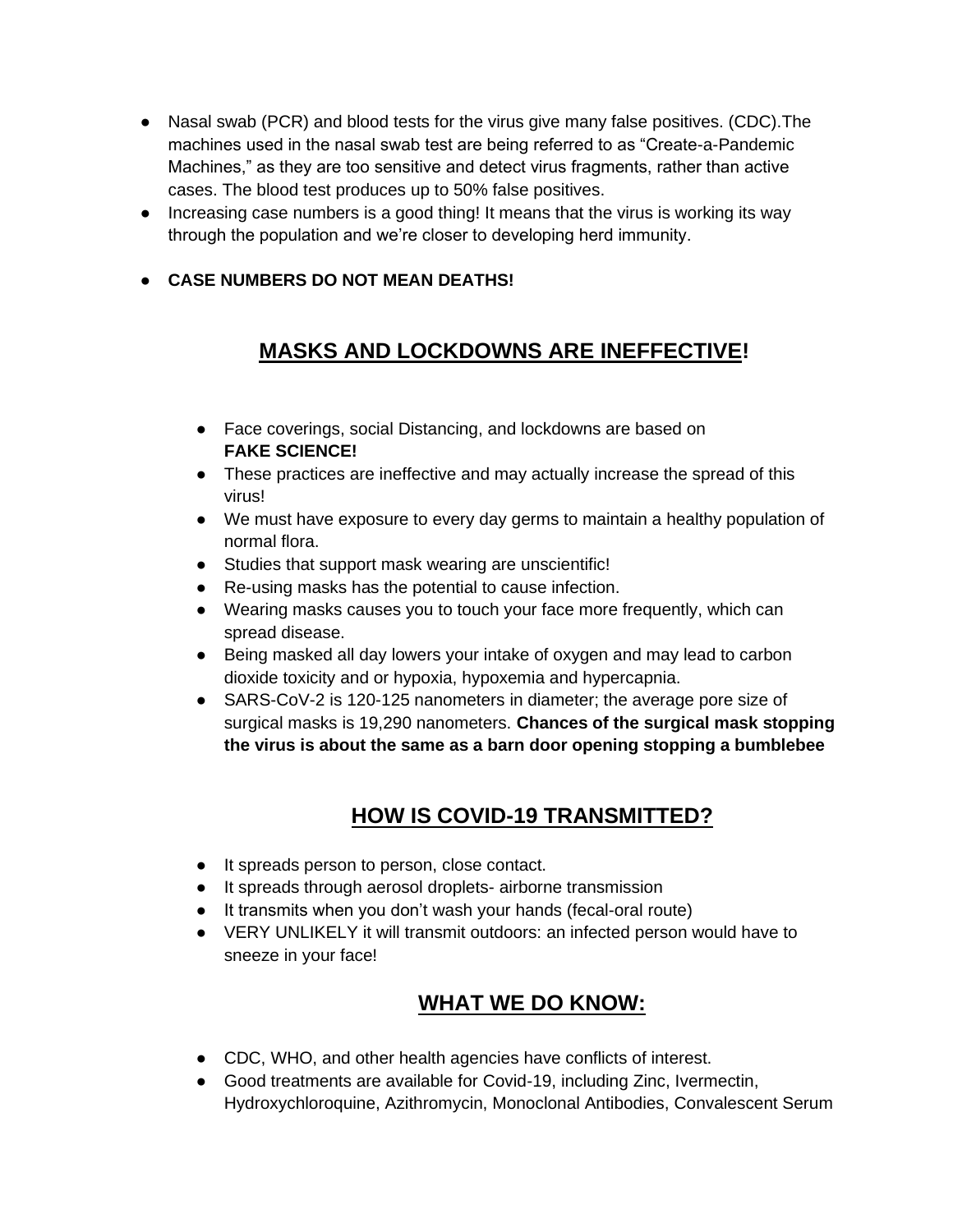- Respiratory viruses come and go, and we will see them again. Swine flu and SARS ran their course and the population developed natural herd immunity.
- **Hospitals receive thousands of federal dollars for each COVID-19 case and even more money for a COVID-19 Death. After 161 COVID-19 Admissions, a hospital can receive up to \$77,000 per case.**

## **PROTECT YOURSELF NATURALLY!**

- Take vitamin D, Vitamin C and Zinc (following recommended guidelines)
- Take prebiotics/probiotics
- Get fresh air and exercise every day
- Eat healthy and get adequate sleep
- Drink plenty of hydrating fluids
- Wash your hands often and don't touch your face!

### **WE DO OVERCOME RESPIRATORY ILLNESS!**

 **Humanity has always dealt with respiratory illnesses by the natural development of herd immunity.**

 **Most current cases of Covid-19 in** Enter State Here **State are from ages** ## - ##; **many of these individuals are young, healthy and Asymptomatic for Covid-19.**

 **By ignoring the importance of herd immunity, we have increased Covid-19 deaths, but also more deaths from Economic Loss, Depression, Suicide, reduced medical treatment for other illnesses, plus other issues caused by the lockdowns, NOT THE VIRUS.**

**These FACTS were researched and summarized by a local microbiologist. Selected references are included for verification. Constitutional Law Group has done the research for Snohomish County Washington. Please research your county/state and enter the info/data/facts along with the links to support your research. Once entered, delete any info/links for Snohomish County Washington in red font.**

<https://www.cdc.gov/coronavirus/2019-ncov/hcp/planning-scenarios.html> <https://snohomishcountywa.gov/ArchiveCenter/ViewFile/Item/6492> *INSERT YOUR COUNTY CORONER/MEDICAL EXAMINER LINK HERE WITH COVID19 STATS INSERT YOUR COUNTY HEALTH DEPARTMENT LINK HERE WITH COVID 19 STATS*